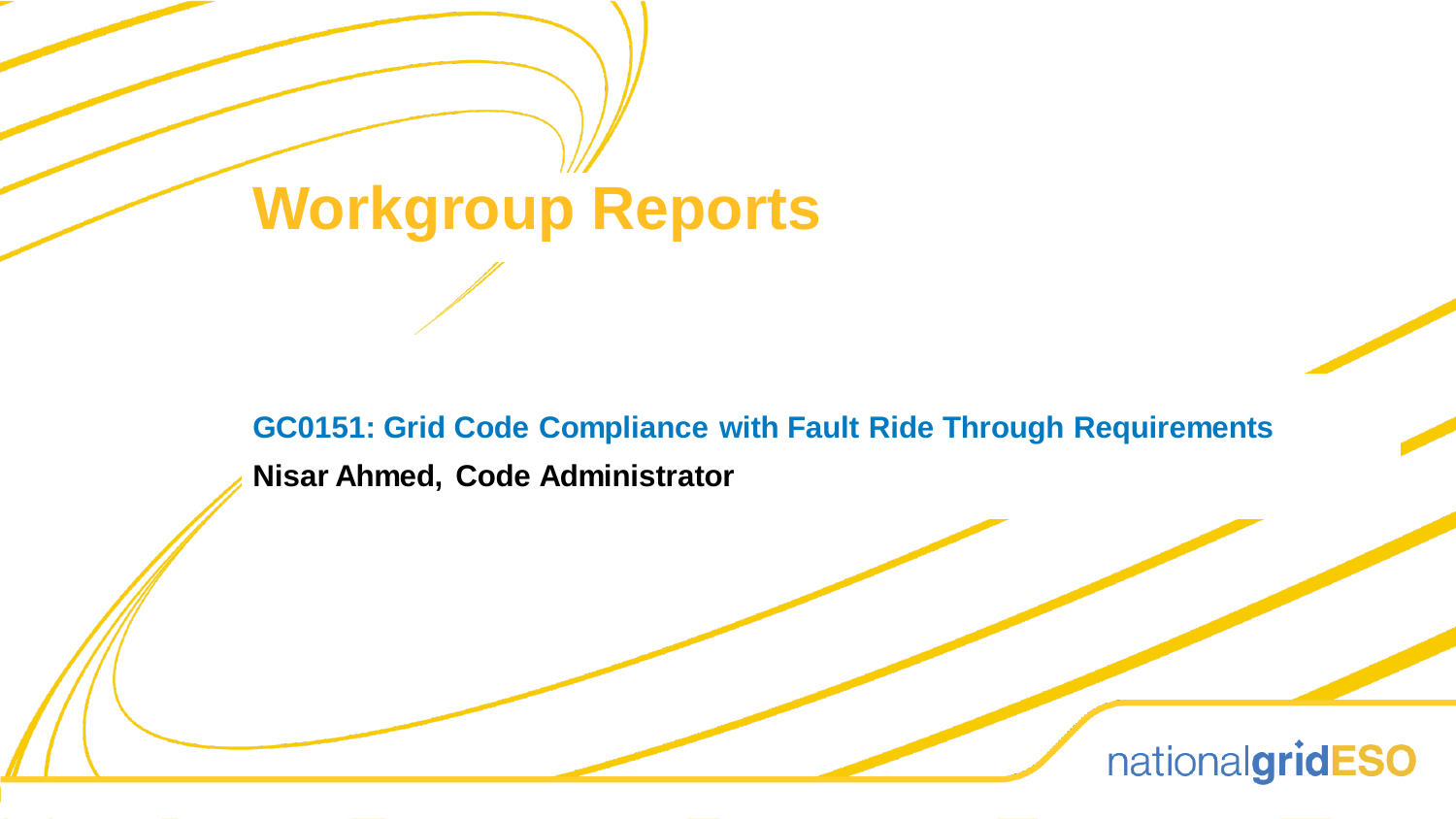#### **GC0151 Background**

The ESO's Head of Networks wrote to stakeholders on 7<sup>th</sup> May 2021 about "Grid Code Compliance with Fault Ride Through Requirements". In that letter it set out three actions and; in the Appendix to that letter; an interim process that the ESO was proposing be applied by them on Users and Network Operators.

The Fault Ride Through process was subsequently presented by the ESO at the May 2021 Panel meeting where concerns and queries were raised by Panel Members in relation to this process.

In the view of the Proposer, the ESO have, inadvertently, given rise to concerns, by stakeholders, that if they were to follow this uncodified 'voluntary' ESO interim process this would:

- 1) Be placing Users (and in particular Generators) in breach of a relevant **legal requirement**;
- 2) Have a significant **commercial impact** on Users and consumers;
- 3) Have a significant impact on the safety and **security of the electricity system;**
- 4) Apply an **unreasonable timing** obligation on some stakeholders;
- 5) Apply a **discriminatory process** to some stakeholders; and
- 6) Not ensure and **enhance transparency** of the Fault Ride Through situation in Great Britain.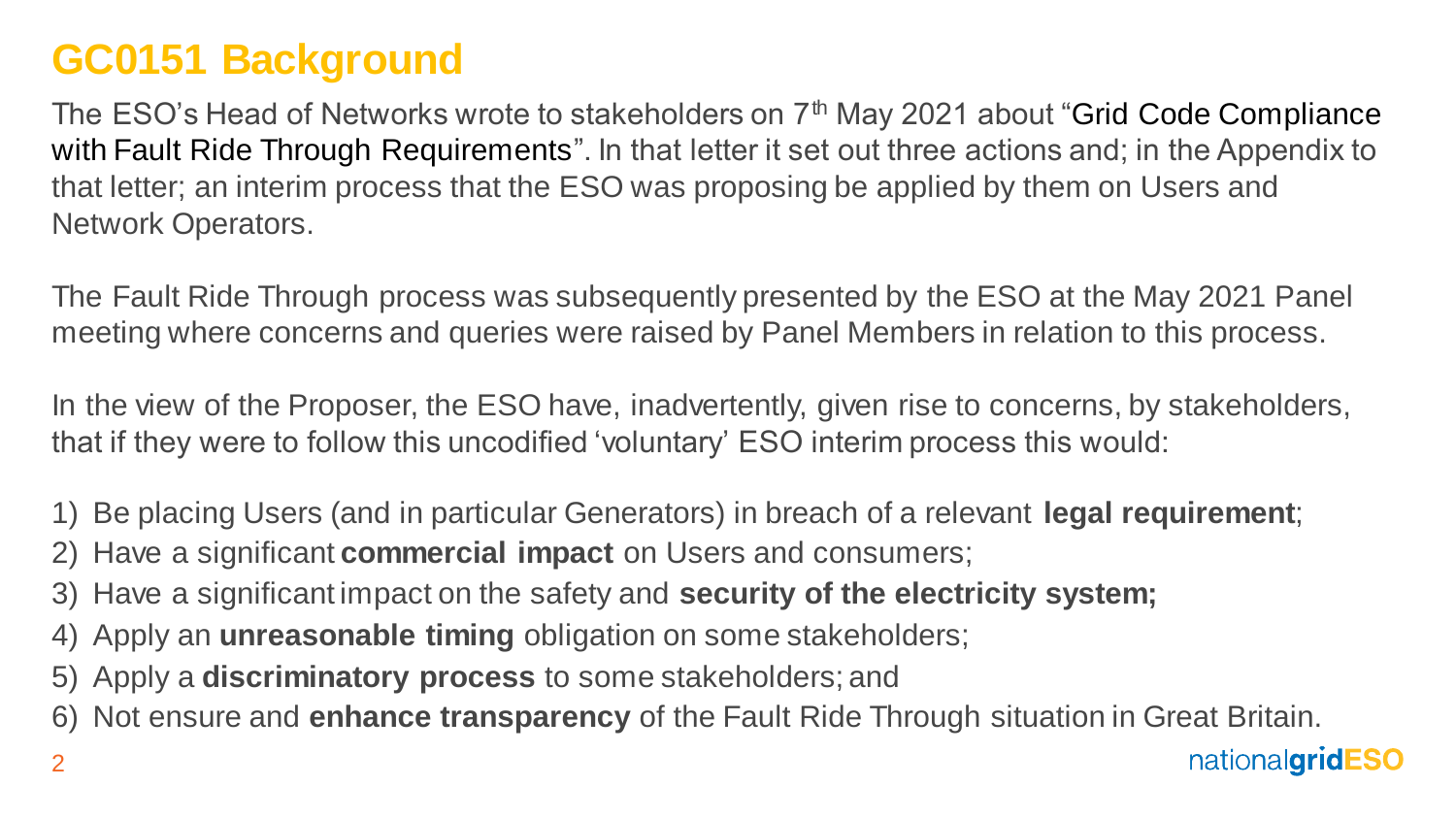#### **GC0151 Background**

Therefore, a codified process is required to ensure legal compliance and certainty whilst maintaining security of supply and minimising the significant commercial impact on stakeholders as well as providing a reasonably timed, non-discriminatory process and enhanced transparency for stakeholders.

**Implementation date:** This modification is to be implemented one working day, following the Authority decision.

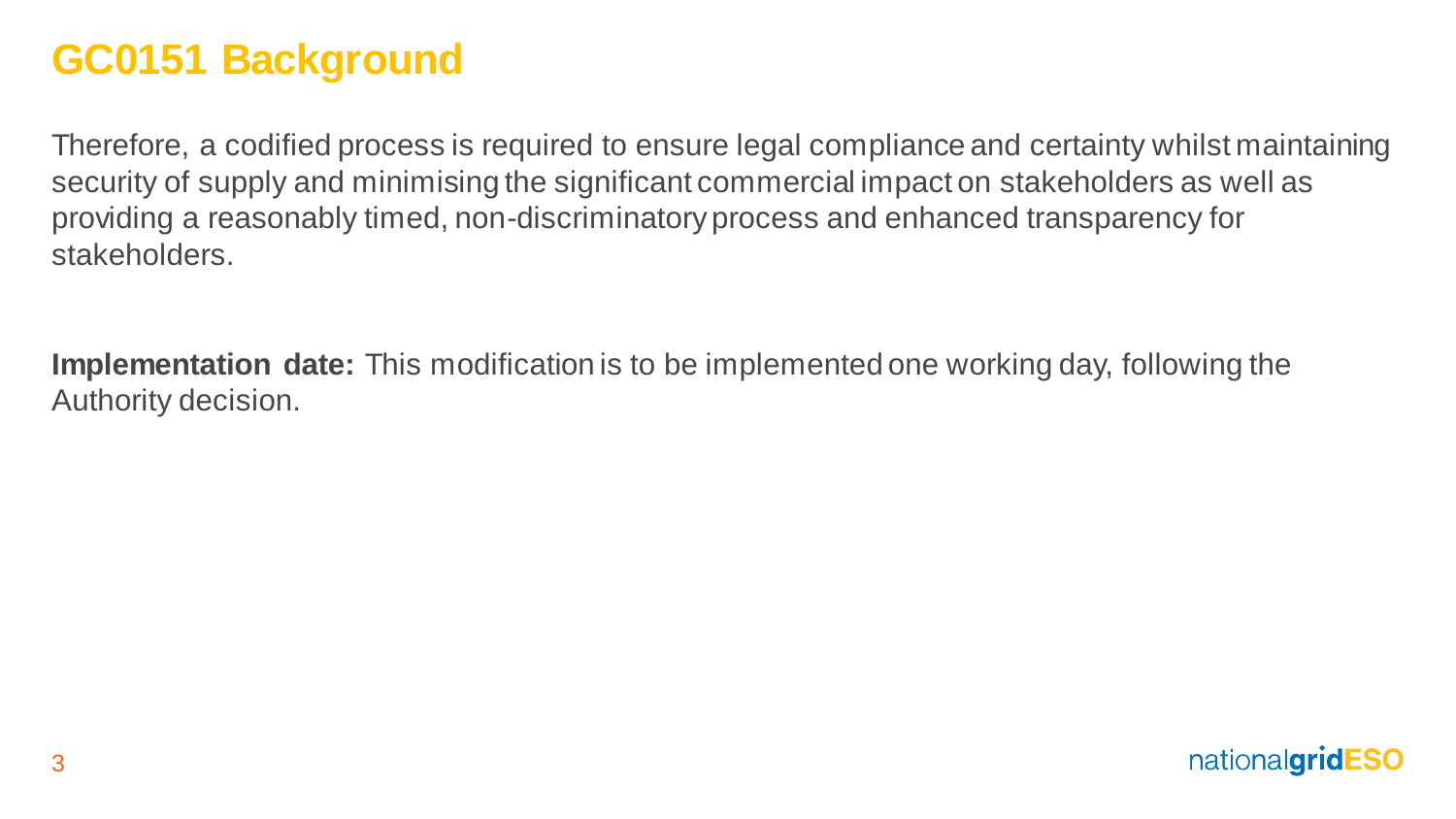#### **GC0151 Workgroup Consultation Responses Summary**

- The Workgroup held the Workgroup Consultation between 13 July and 16 August 2021 and received 17 responses including 1 confidential response which has been anonymised with the approval of the respondent to be shared with the Workgroup. A summary and the full detail of the responses can be found in the Annexes.
- There was a popular view that the same operational restrictions should be applied to all Network operators i.e. NGET should be subject to the same restrictions. Also, workgroup members agreed with a respondent's suggestion that additional modelling by the ESO that would provide a risk based assessment given prevailing conditions at the time and the "strength" of a particular part of the network will be useful in identifying constraint volume.
- Most respondents disagreed with the proposed ESO's ability to constrain a User over suspected of non FRT compliance. Respondents that agreed to such a constraint by the ESO did so with a caveat that if the ESO must do so they must hold sufficient evidence and where a User is proven innocent and had turned off at the ESO's request, the User must be duly compensated. The SQSS covers aspects of how the ESO should manage constraints in situations but it does not explicitly cover FRT failures. Hence SQSS Panel should be notified to consider examining FRT issues.
- With regards to whether the methodology should apply differently to projects in receipt of an ION or a FON, majority of Workgroup members were not in support. The ESO would make no distinction between plant suspected of failing to ride through a fault dependent on their ION/FON status claiming that the suspected failure will have the same system impact. Most Workgroup members disagreed with this ION/FON and that the treatment of some Users is different because HVDC and interconnectors have different licence requirements. The Proposer agreed to treat FON and ION the same and supported amending the legal text to add "network operator" where "User" is stated in relation to FRT.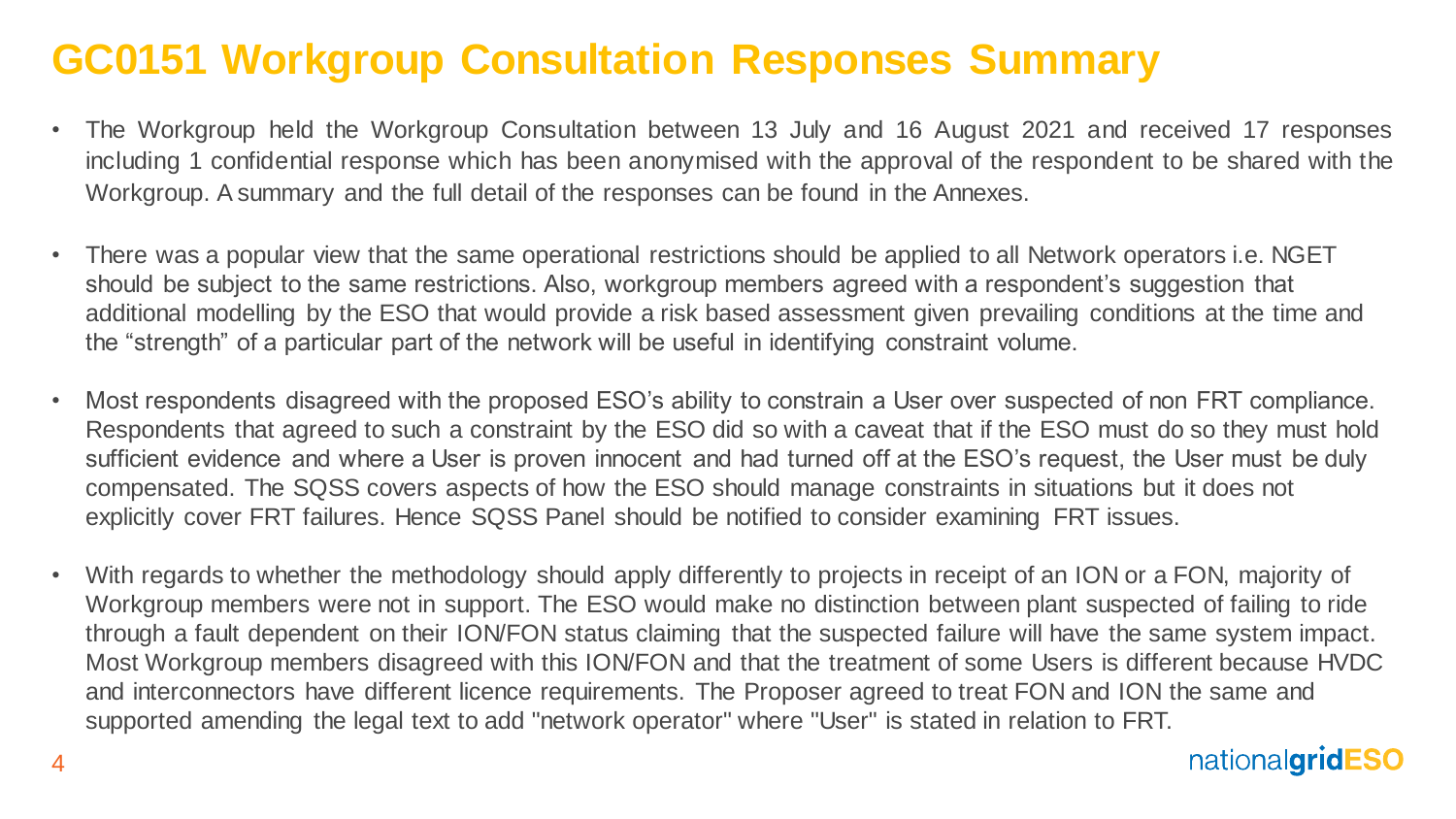## **GC0151 Workgroup Consultation Responses Summary**

- Largest Infeed Loss information is already published via the ESO data portal and should continue to be published in the most easily accessible and user-friendly format. The ESO has no objection to this requirement being codified. Voltage Wave Form will be best presented in most basic format Excel/csv and shared via the ESO data portal. Noting that this is the only format the ESO currently accept. Also, this is cost effective for Users as they will not need to use a costly proprietary software to access the data. There was a popular view that codifying the required format will be limiting although a respondent expressed that it should be clearly stated either in the Grid Code, or in a separate Guidance Note on Voltage wave form data as high resolution milliseconds data prior to, and directly after fault
- For security reasons there was an agreement that commercially sensitive information or any other sensitive personal data should not be disclosed in the lessons learnt report. The onus to ensure that any manufacturer details that could cause breach of confidentiality needs to be removed by the party sharing information. The ESO will not carry this responsibility. All respondents agreed that ESO should share information on faults. The ESO also is in support as set out in their tabled **Alternative**
- Generators operational history may be considered when deciding the constraint level however some respondents expressed that other factors such as root cause of incident, plant details etc. should also be considered along with this, history should not be the only deciding factor.

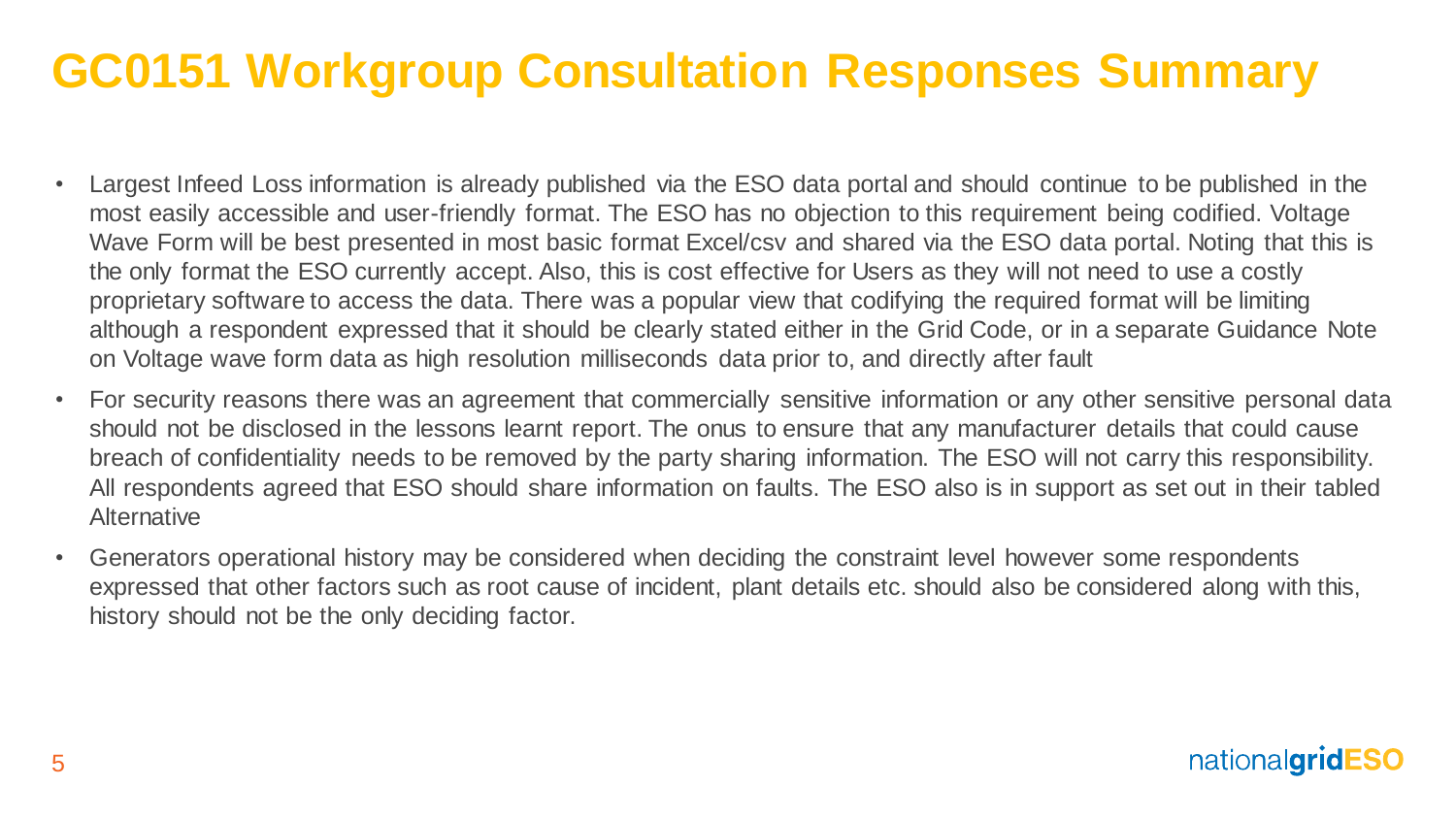#### **GC0151 Workgroup Alternative CUSC Modifications**

#### **4 Workgroup AlternativeGrid Code Modificationswere brought forward by the Workgroup for GC0151.**

**WAGCM 1 -** This alternative submitted by the ESO differs from the original in the process described following a suspected FRT failure. It maintains the right of the ESO to manage the system by seeking to agree immediate restrictions with users and hence in the ESO's view allows a better and more immediate management of system risk and compliance.

**WAGCM 2 -** This proposed alternative (Drax stand alone alternative) solution clarifies the existing current fault ride text in the Grid Code and removes various discrepancies in the legal text which Generators cannot achieve. If these issues are not fixed then either the Original Proposal or ESO Alternative were to be introduced then technically Users would have to take action as there are currently non-compliances which could result in users being constrained.

**WAGCM 3 -** This proposed alternative solution combines the legal text changes of the Original and WAGCM2 (Drax stand-alone alternative).

**WAGCM 4 -** This proposed alternative solution combines the legal text changes of the WAGCM1 (ESO Alternative) and WAGCM2 (Drax stand alone alternative)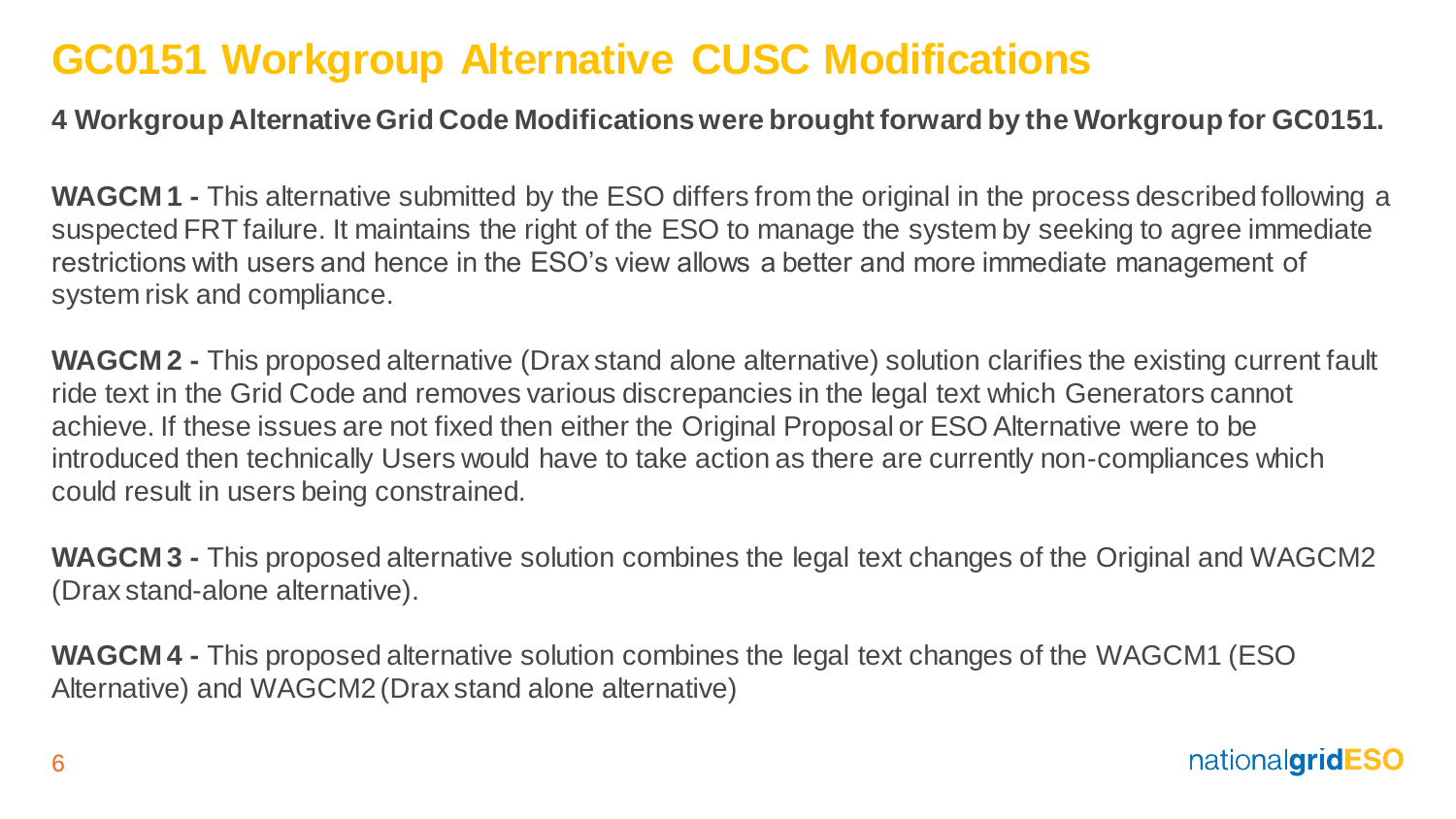## **GC0151 Workgroup Vote**

The workgroup met on 27 August 2021 to agree that the Terms of Reference had been met and conduct the workgroup vote.

#### **GC0151 - Assessment of the Original and WAGCM1 to WAGCM4 vs Baseline**

The Workgroup concluded by split vote that the Original, WAGCM1 and WAGCM3 better facilitated the Applicable Objectives than the Baseline.

11 Workgroup Members were eligible and present at the workgroup meeting to conduct the vote.

| <b>Option</b>   | Number of voters that voted this option is best |
|-----------------|-------------------------------------------------|
| Original        |                                                 |
| WAGCM1          |                                                 |
| WAGCM2          |                                                 |
| WAGCM3          | 3                                               |
| WAGCM4          |                                                 |
| <b>Baseline</b> |                                                 |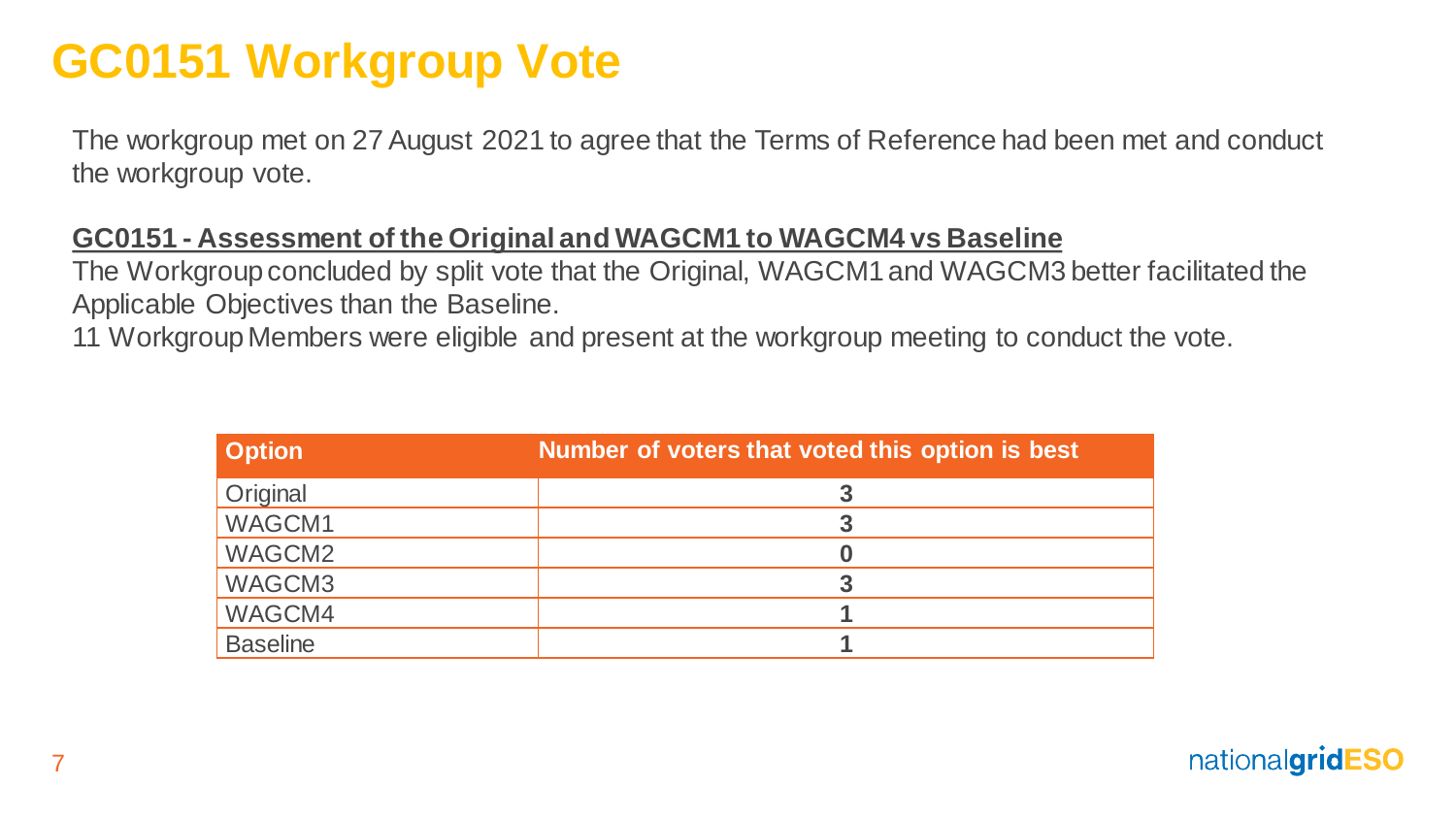## **CMP368 & 369 Terms of Reference**

• The Workgroup conclude that they have met their Terms of Reference and the references can be located below: **Example 2014** 

| <b>Workgroup Term of Reference</b> |  |                                                                                                                                                                                                                                                                                                                                    | <b>Location in Workgroup Report (to</b><br>be completed at Workgroup Report<br>stage) |  |
|------------------------------------|--|------------------------------------------------------------------------------------------------------------------------------------------------------------------------------------------------------------------------------------------------------------------------------------------------------------------------------------|---------------------------------------------------------------------------------------|--|
|                                    |  | a) Implementation and costs;                                                                                                                                                                                                                                                                                                       | In the workgroup report - p.33                                                        |  |
|                                    |  | b) Review draft legal text should it<br>have been provided. If legal text<br>is not submitted within the Grid<br>Code Modification Proposal the<br>Workgroup should be instructed<br>to assist in the developing of the<br>legal text; and                                                                                         | Annex 13                                                                              |  |
|                                    |  | c) Consider whether any further<br>Industry experts or stakeholders<br>should be invited to participate<br>within the Workgroup to ensure<br>that all potentially affected<br>stakeholders have the<br>opportunity to be represented in<br>the Workgroup. Demonstrate<br>what has been done to cover<br>this clearly in the report | <b>Completed during nominations</b>                                                   |  |
|                                    |  | d) Consider EBR implications                                                                                                                                                                                                                                                                                                       | No implications on this modification as<br>agreed by the Workgroup                    |  |
|                                    |  | $\sim$<br>×.                                                                                                                                                                                                                                                                                                                       |                                                                                       |  |

nationalgridESO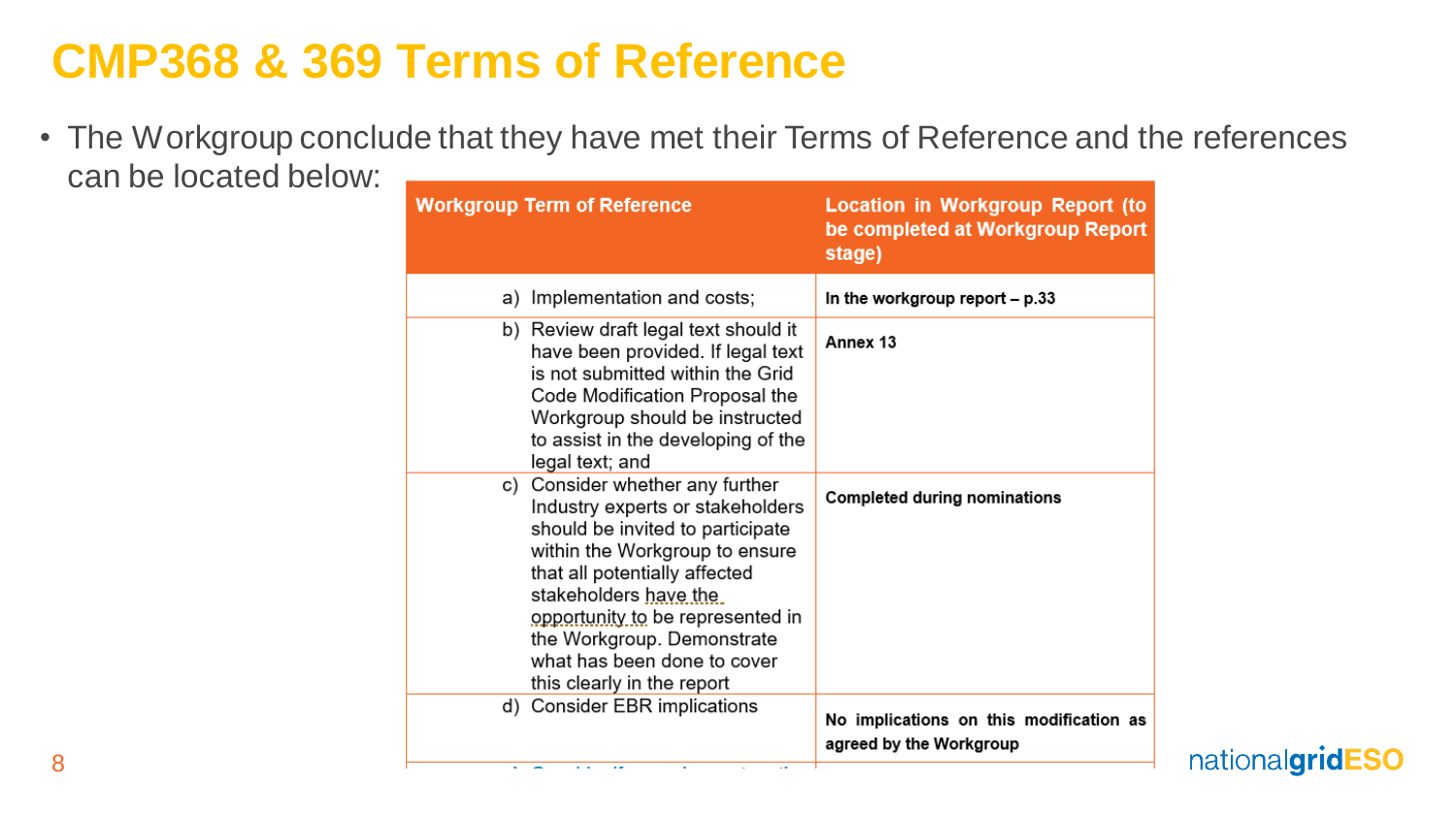### **CMP368 & 369 Terms of Reference**

| ESO to provide records of all<br>faults of equipment including<br>voltage waveforms                                                 | In the Workgroup Report - p.27                                                                                                                                                                 |
|-------------------------------------------------------------------------------------------------------------------------------------|------------------------------------------------------------------------------------------------------------------------------------------------------------------------------------------------|
| <b>ESO to provide live 'largest</b><br>infeed loss' information to be<br>made publicly available                                    | It is currently publicly available and has<br>also been added to the Workgroup Report.<br>It has also been codified in the Legal Text                                                          |
| ESO to share any 'lessons<br>learned' including information<br>received from users or DNOs                                          | In the Workgroup Report - p.27 and in<br>each of the solutions (Original and ESO<br>Alternative).                                                                                              |
| followed after a potential FRT<br>failure to be set out in the Grid<br>Code                                                         | Has been considered in the solutions and<br>legal text.                                                                                                                                        |
| Consider if the existing disputes<br>process is acceptable in these<br>circumstances in terms of Fault<br><b>Ride Through issue</b> | In the Workgroup Report. It has been left<br>out of the Legal Text as the process is to<br>contact the Authority where there is a<br>dispute which is an existing process<br>already in place. |
| <b>Review the existing Fault Ride</b><br><b>Through and voltage</b><br>requirements and clarify where<br>required                   | This is in WAGCM2, WAGCM3 & WAGCM4.                                                                                                                                                            |
|                                                                                                                                     | e) Consider if a requirement on the<br>f) Consider if a requirement on the<br>g) Consider if a requirement on the<br>h) Consider if a clear process to be<br>i)                                |

nationalgridESO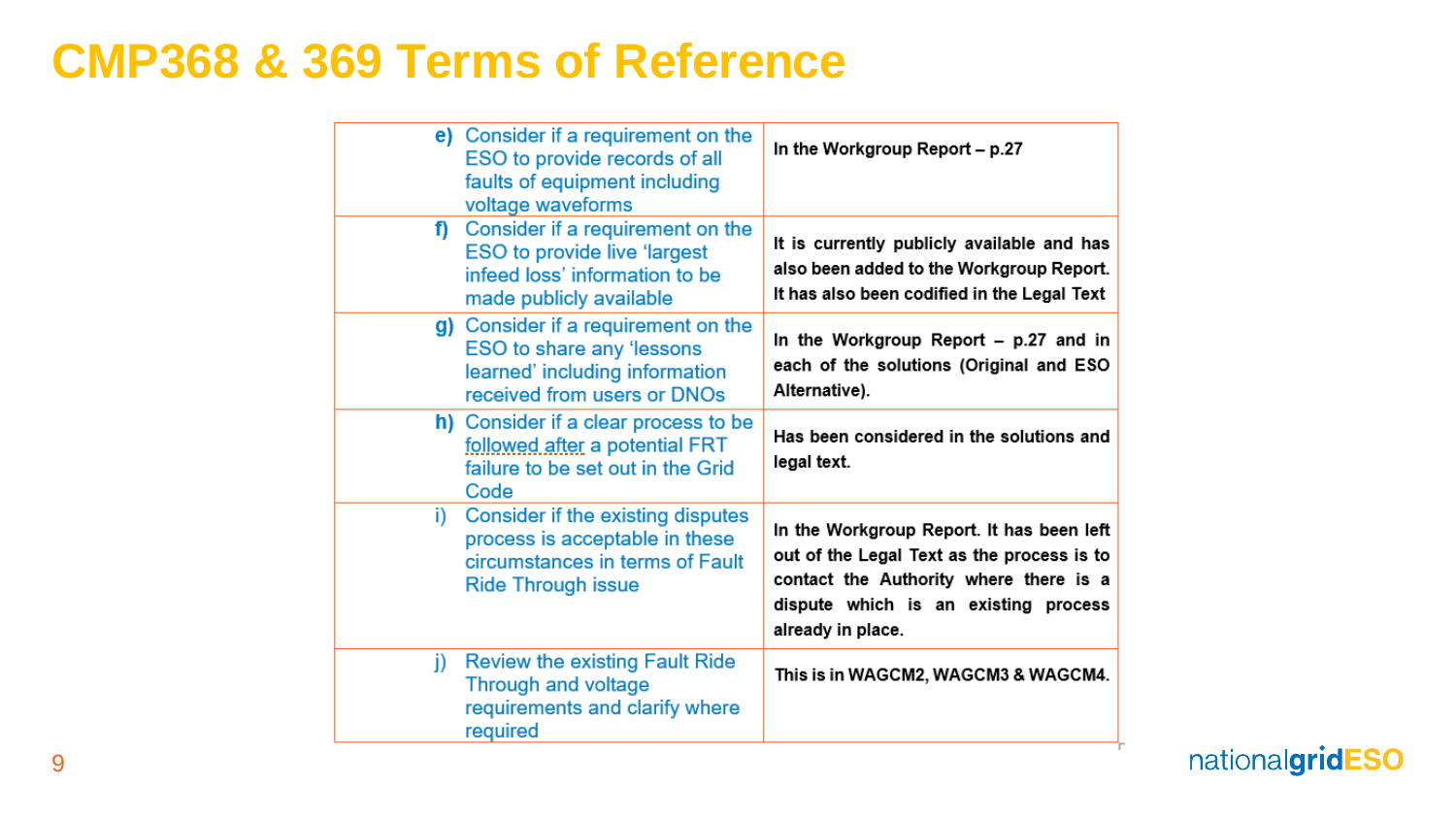## **GC0151 Timeline**

| <b>Milestone</b>                                                                               | <b>Date</b>                              |
|------------------------------------------------------------------------------------------------|------------------------------------------|
| <b>Code Administrator Consultation</b>                                                         | 09 September 2021 - 23 September 2021    |
| Draft Final Modification Report (DFMR) issued to Panel (Special Panel)                         | 27 September 2021                        |
| Panel undertake DFMR recommendation vote (Special Panel)                                       | 05 October 2021                          |
| Final Modification Report issued to Panel to check votes recorded correctly<br>(1 working day) | 06 October 2021                          |
| Final Modification Report issued to Ofgem                                                      | 07 October 2021                          |
| Ofgem decision                                                                                 | <b>TBC</b>                               |
| <b>Implementation Date</b>                                                                     | One working day after Authority Decision |